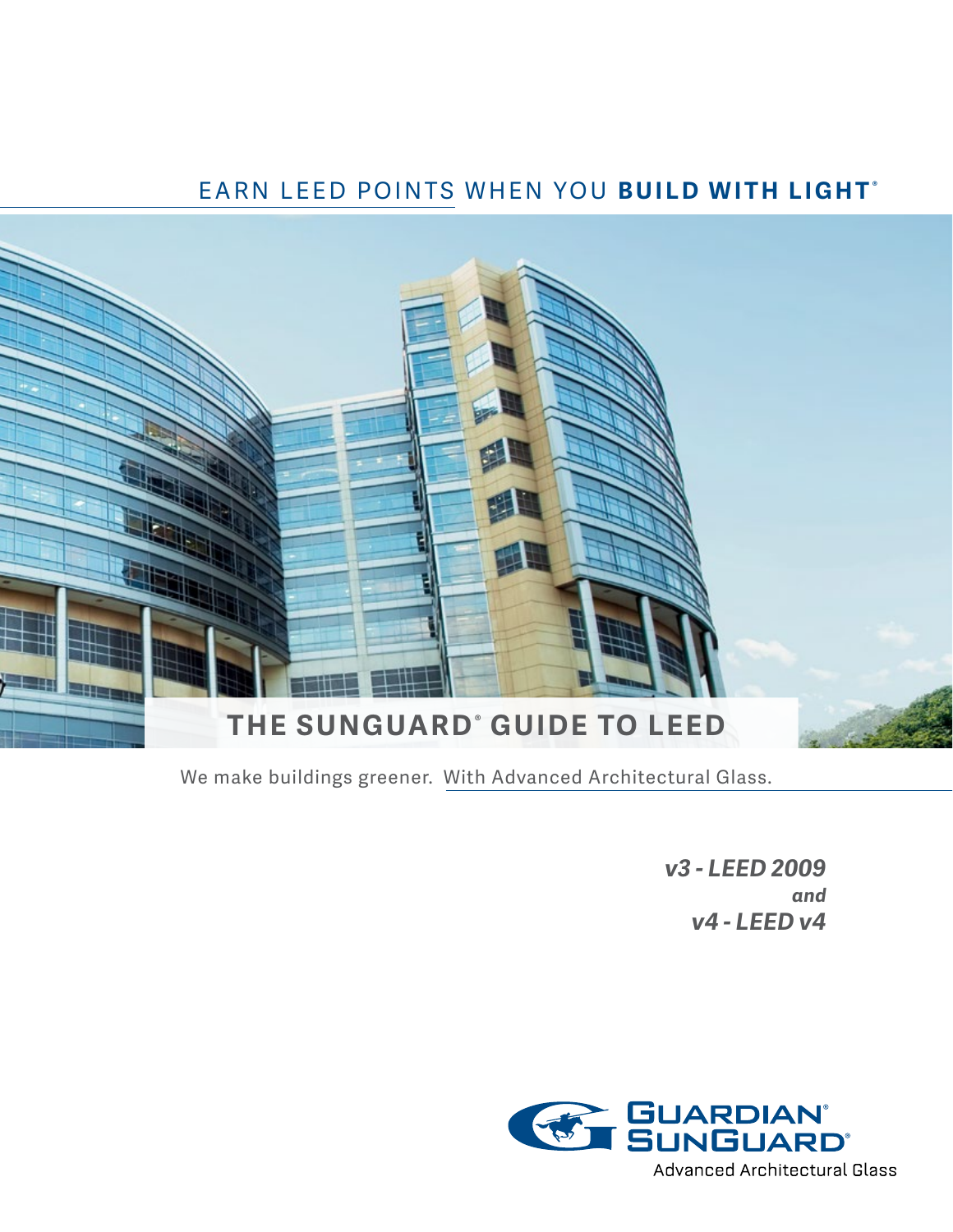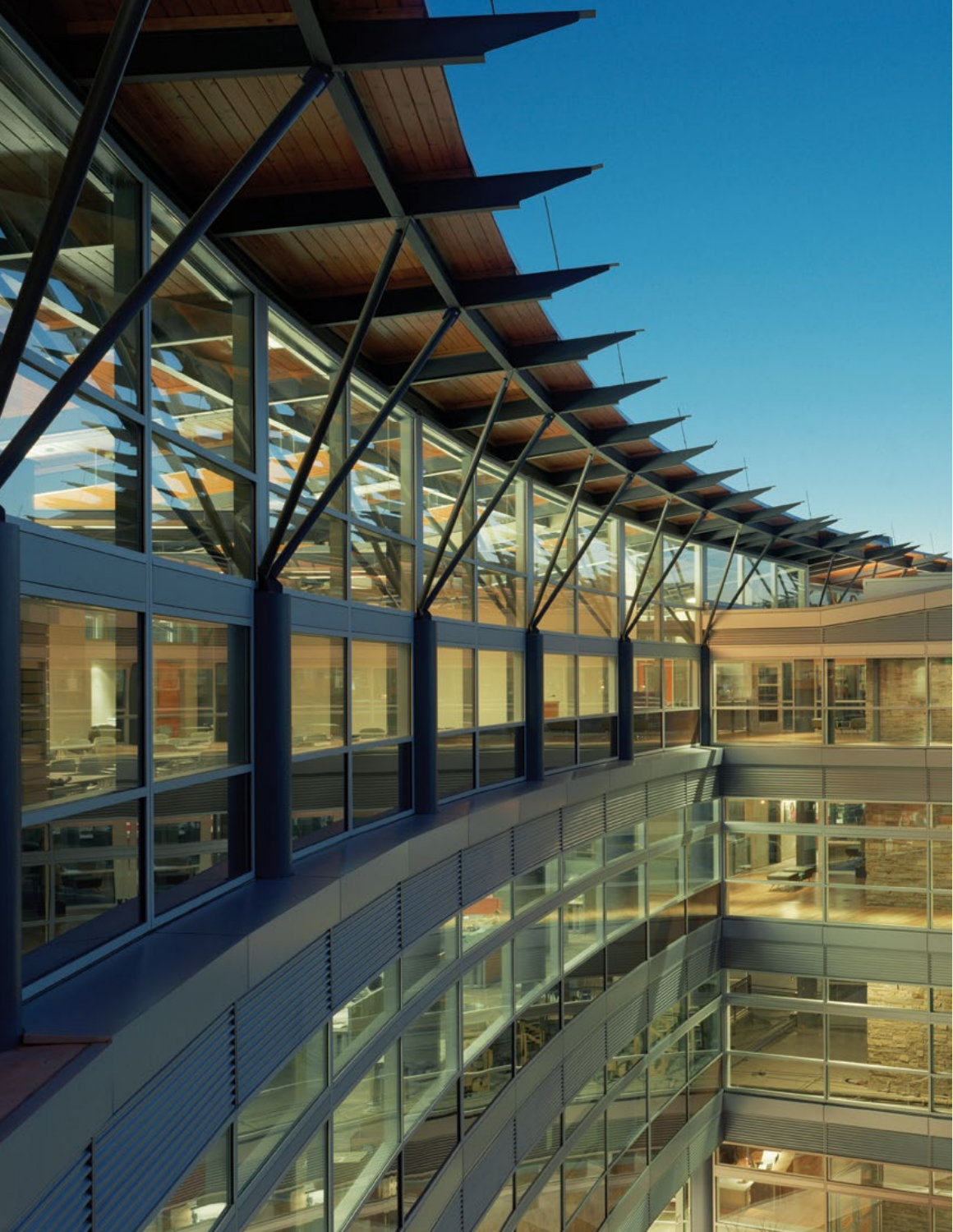## When you're looking at LEED, look to SunGuard from Guardian Glass.

#### LEED means leadership in greener buildings.

Building design that enhances the indoor environment while protecting the natural environment – that's the goal of the Leadership in Energy and Environmental Design (LEED) rating system, developed by the U.S. Green Building Council.

The LEED system promotes sustainable buildings, awarding points for reducing energy use, improving indoor environmental quality and promoting a whole-building approach to sustainability. LEED-certified buildings typically cost less to operate, have faster lease-up rates, may qualify for incentives like tax rebates and zoning allowances and retain higher property values. While LEED does not certify specific products, using SunGuard Advanced Architectural Glass along with other factors may help your project earn LEED points.

In most cases, LEED compliance is voluntary, although more and more public- and private-sector clients are making it mandatory. In either case, we believe that ecologically responsible building is simply the right thing to do.

#### Committed to the environment.



Guardian Glass is proud to be a member of the U.S. Green Building Council, a coalition of building-industry leaders that promotes and creates environmentally responsible structures.

### SunGuard glass improves the environment – inside and out*.*

Few materials can make a building greener faster than high-performance glass. And as one of the world's leading producers of architectural glass, Guardian is well qualified to help your project earn LEED points. Our SunGuard products offer the largest selection of post-temperable sputter-coated glass in the world, giving you the striking appearance you want, while delivering the comfort, functionality and energy savings you need.

This brochure shows you how SunGuard Advanced Architectural Glass can help your project earn credit points in six LEED categories. If you'd like more details, call Guardian Glass at 1-866-GuardSG (482-7374).

#### HEIFER INTERNATIONAL LITTLE ROCK, AR USA

Architect: WDSD Glazier: Ace Glass Fabricator: Wholesale Glass Distributors Glass: SunGuard SuperNeutral 68 LEED: Platinum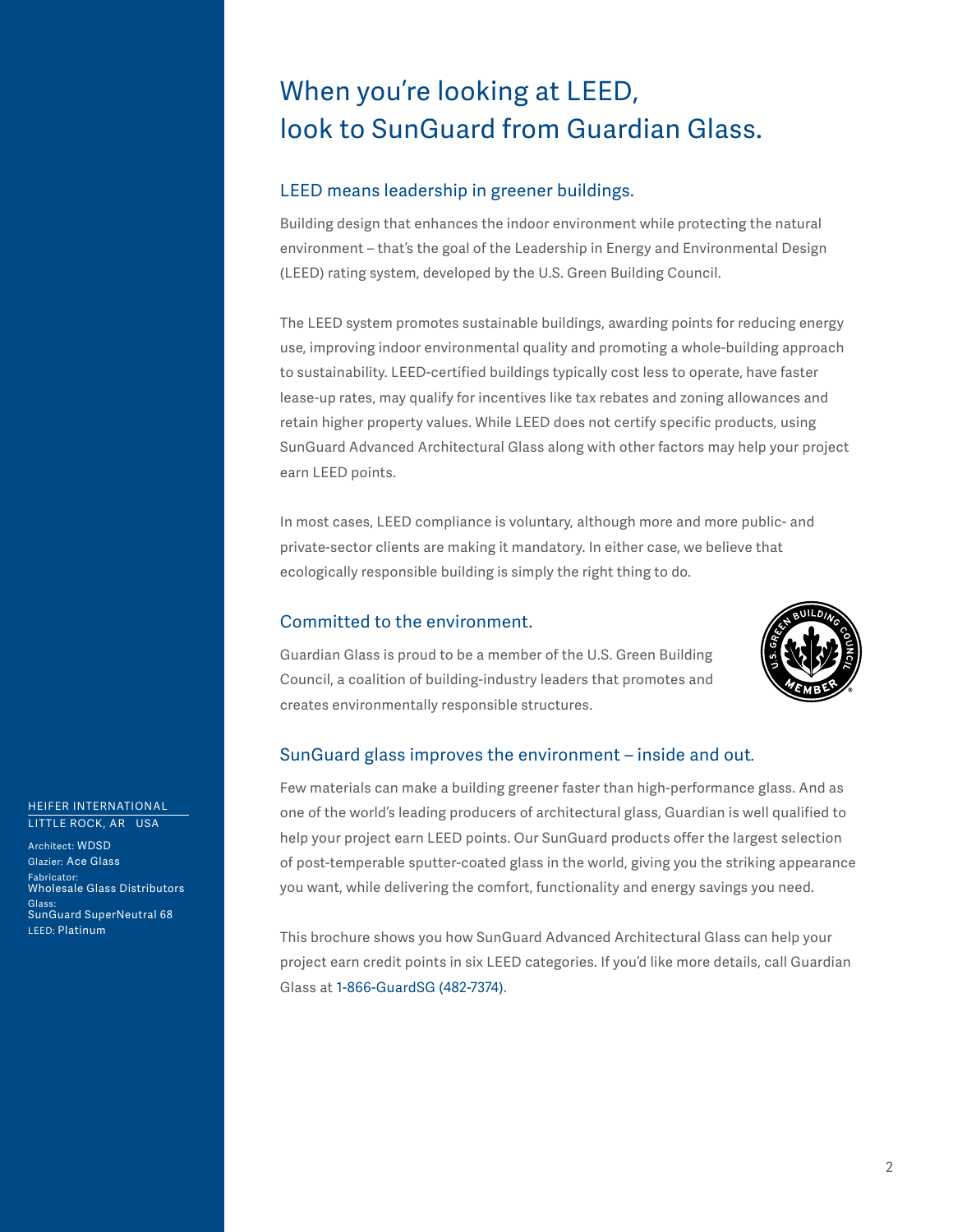### Guardian Glass SunGuard Manufacturing.

Float glass begins with mountains of silica sand and select raw materials, heated to a liquid state and floated on a bath of molten tin to produce a perfect ribbon of glass. Guardian brings the process and results of glassmaking to new levels, applying deep knowledge of chemistry, physics and advanced technologies to create glass with optimal light transmission, clarity and integrity for custom treatments and fabrication. After the float glass is made, Guardian applies a wide variety of SunGuard low-E vacuum-deposition sputter coatings to improve solar and thermal performance.

Guardian makes float glass and SunGuard coated products at multiple locations in North America and around the world. Manufacturing location and the source of materials and resources may have an impact on LEED credits earned.



|                   | <b>NORTH AMERICA FLAT GLASS MANUFACTURING</b>                 |
|-------------------|---------------------------------------------------------------|
| Carleton, MI      | 14600 Romine Road, Carleton, MI 48117                         |
| Corsicana, TX     | 3801 S. Highway 287, Corsicana, TX 75109                      |
| DeWitt, IA        | 300 South 5th Avenue E., DeWitt, IA 52742                     |
| Geneva, NY        | 50 Forge Avenue, Geneva, NY 14456                             |
| Kingsburg, CA     | 11535 E. Mountainview, Kingsburg, CA 93631                    |
| Queretaro, Mexico | Km. 9.6 La Griega, El Marques, Qro. C.P. 76249                |
| Richburg, SC      | 610 L & C Railway Dist. Park, State Hwy 9, Richburg, SC 29729 |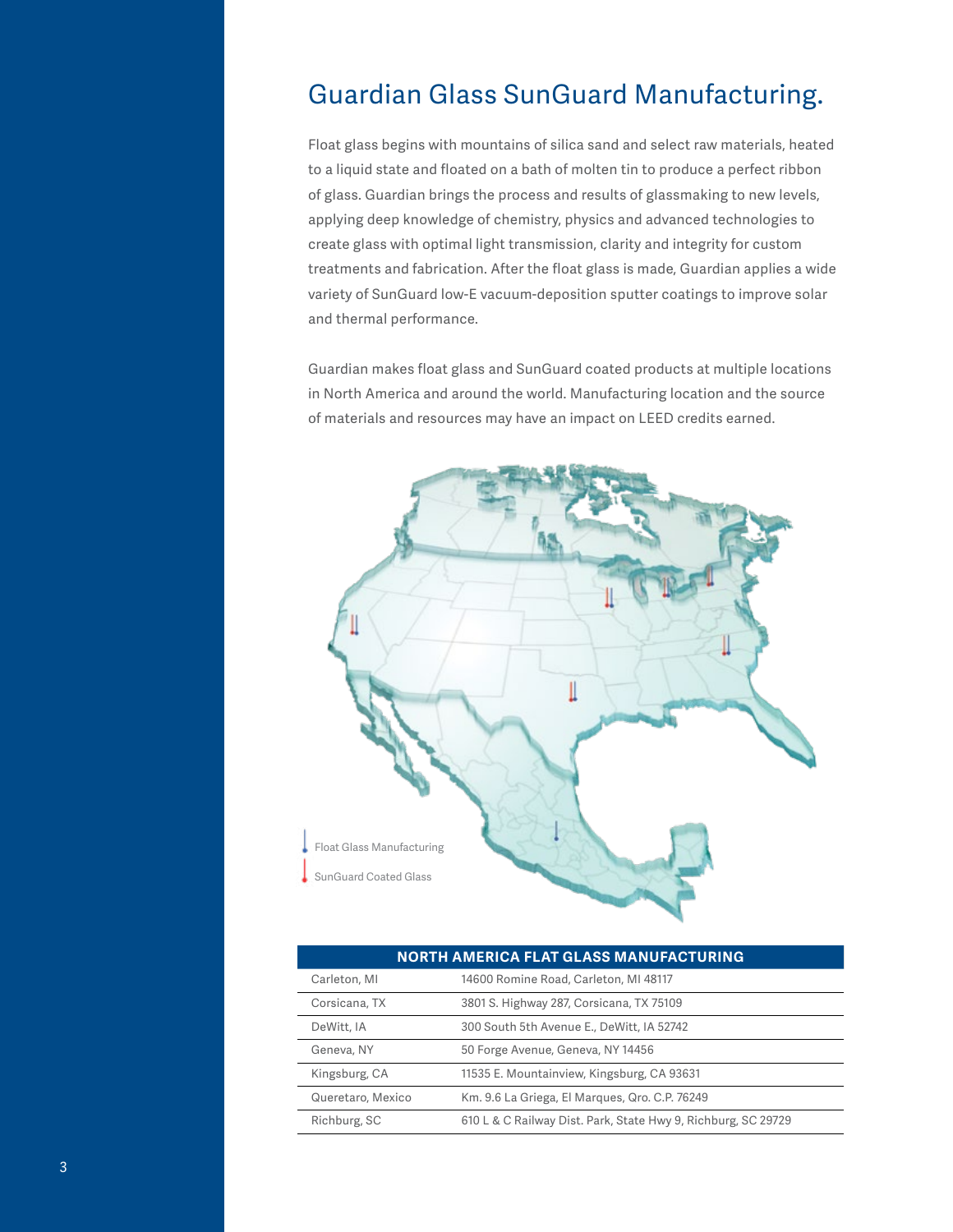## Earning LEED points in six categories.

LEED for New Construction is a voluntary standard for developing high-performance sustainable buildings. Using SunGuard glass can boost your LEED score in up to six categories. Some are very apparent; others you may not think of at first. Ultimately, SunGuard Advanced Architectural Glass can help you maximize your building's appearance without compromising its energy performance.

There are two versions of LEED currently in effect: v3-LEED 2009 and the new LEED v4. Design professionals can choose to register new projects under either version until October 31, 2016. At that time, all new project registrations must use v4. Projects registered with LEED 2009 may continue to provide submittals for certification until June 6, 2021, when this rating system closes.

#### The LEED scoring system.

To qualify as LEED-certified, a building must score at least 40 of 110 possible points. Higher levels of compliance are possible, indicating higher levels of energy efficiency and environmental sustainability.

| <b>LEVEL OF COMPLIANCE</b> | <b>LEED POINTS</b> |
|----------------------------|--------------------|
| <b>CERTIFIED</b>           | $40 - 49$          |
| SII VFR                    | 50-59              |
| GOI D                      | 60-79              |
| PI ATINUM                  | 80+                |

#### Guardian Glass Sustainability Calculator.

Although LEED does not certify specific products, using SunGuard Advanced Architectural Glass may help your project earn LEED points. Guardian Glass offers design professionals our Sustainability Calculator online to help evaluate and document environmental performance during the project design phase. Go to SunGuardGlass.com to find a SunGuard Advanced Architectural Glass product, and other Guardian glass products, to help your project achieve LEED certification.

The charts on the following pages further illustrate LEED categories and credits, in addition to SunGuard solutions for complying with LEED standards.

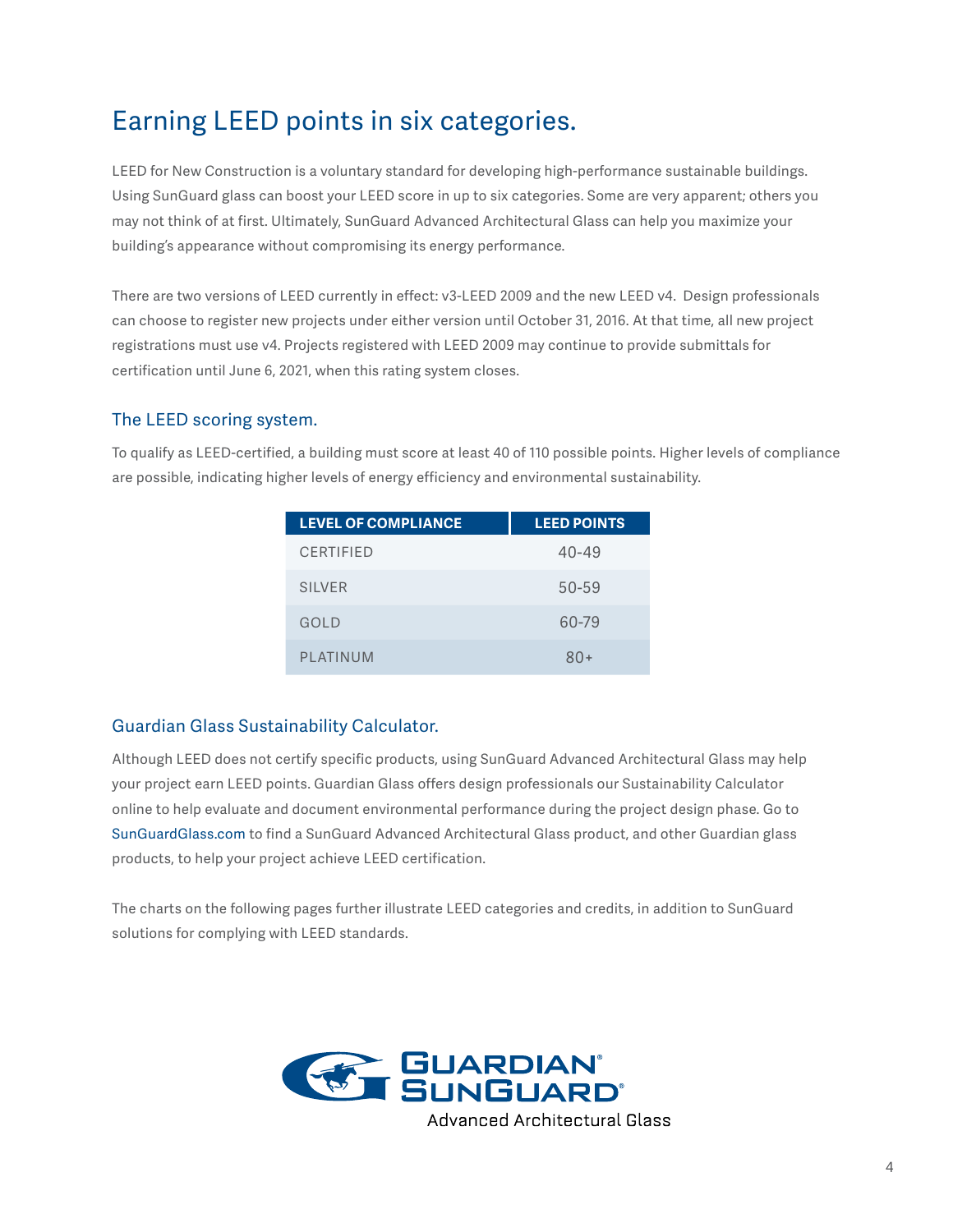# **v3 - LEED 2009: Scoring and Solutions**

| <b>LEED CATEGORY</b>                     | <b>LEED CREDIT</b>                                                                                | LEED POINTS      | THE INTENT                                                                                                                                                   |  |
|------------------------------------------|---------------------------------------------------------------------------------------------------|------------------|--------------------------------------------------------------------------------------------------------------------------------------------------------------|--|
| <b>SUSTAINABLE SITES</b>                 | SSpc55:<br><b>Bird Collision Deterrence.</b>                                                      | 1 point.         | Reduce bird injury and mortality<br>from in-flight collisions with<br>buildings.                                                                             |  |
| <b>ENERGY AND</b><br><b>ATMOSPHERE</b>   | EAc1:<br>Optimize Energy Performance.                                                             | Up to 19 points. | To increase energy performance<br>above the prerequisite standard,<br>reducing the environmental<br>impact of excessive energy use.                          |  |
| <b>MATERIALS AND</b><br><b>RESOURCES</b> | MRc4:<br>Recycled Content:<br>10% - 20%<br>(post-consumer +<br>1/2 pre-consumer).                 | Up to 2 points.  | To increase demand for building<br>products using recycled materials,<br>reducing the need to extract and<br>process new materials.                          |  |
|                                          | MRc5:<br>Regional Materials:<br>10% - 20% extracted,<br>processed and manufactured<br>regionally. | Up to 2 points.  | To increase demand for building<br>materials and products extracted<br>or manufactured regionally,<br>reducing the pollution caused by<br>transporting them. |  |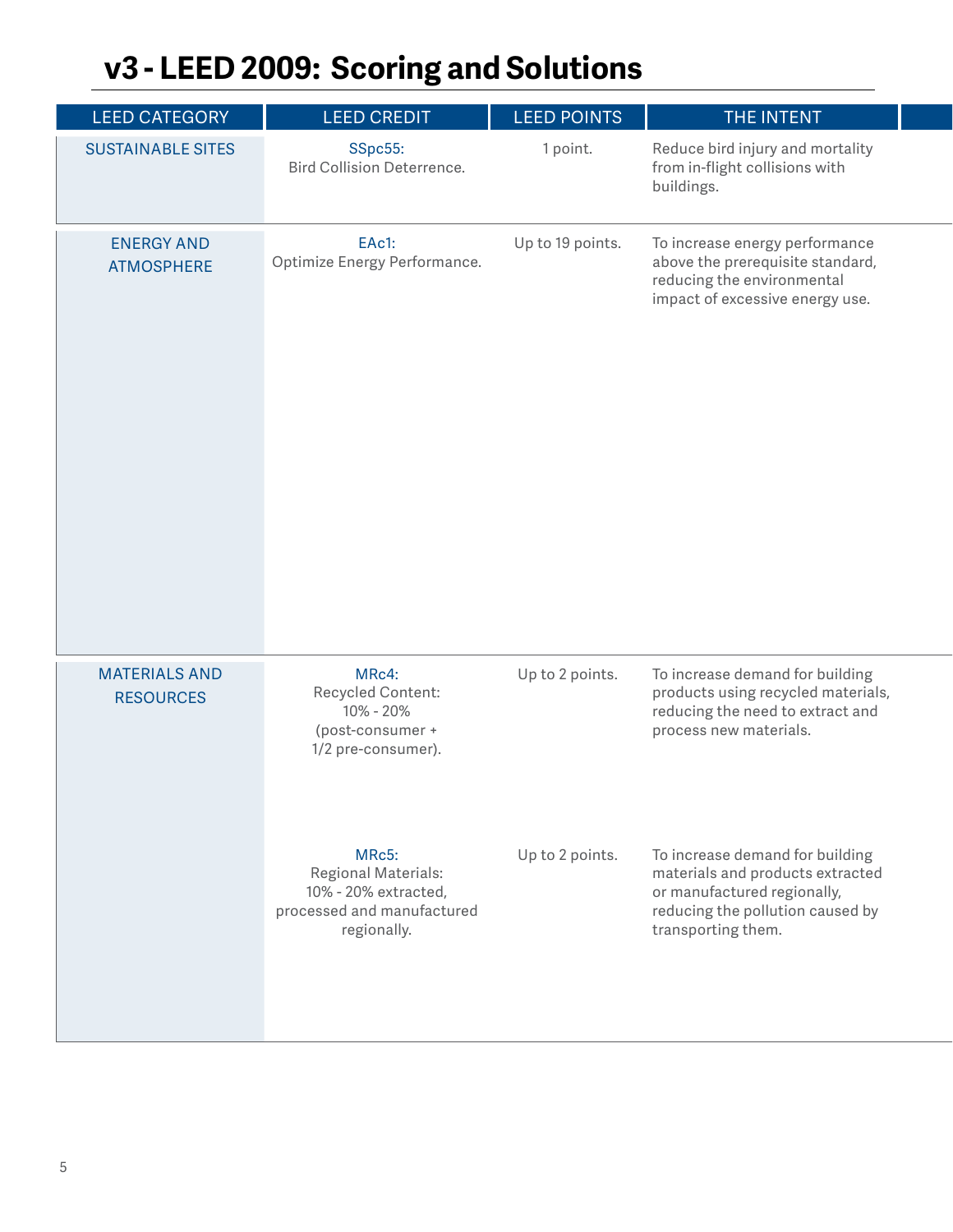#### THE REQUIREMENTS **LEEP CONTAINT CONTAINMENTS** GUARDIAN SUNGUARD SOLUTIONS

Develop a building façade design strategy to make the building visible as a physical barrier and eliminate conditions that create confusing reflections to birds.

Here are three ways to comply:

Option 1: Reduce energy costs compared to baseline performance rating per ANSI/ASHRAE/IESNA Standard 90.1-2007, as demonstrated by a whole-building simulation using the Building Performance Rating Meth Appendix G of the Standard.

#### **- OR -**

Option 2: Comply with the prescriptive meas of the ASHRAE Advanced Energy Design Gui appropriate to the project scope.

| Option 3: Comply with the prescriptive measures |
|-------------------------------------------------|
| identified in the Advanced Buildings™ Core      |
| Performance™ Guide developed by the New         |
| Buildings Institute.                            |
|                                                 |

**- OR -**

Use materials in such a way that the sum of post-consumer recycled content plus one-ha of pre-consumer content constitutes at least or 20%, based on cost, of the total value of materials in the project.

Use building materials or products that have been extracted, harvested or recovered, as well as manufactured, within 500 miles of the project site for a minimum of 10% or 20% (based on cost) of the total materials value. If only a fraction of a product or material is extracted/harvested/ recovered and manufactured locally, then only that percentage (by weight) shall contribute to the region value.

Guardian Bird1st™ and SunGuard® products have been tested by the American Bird Conservancy to help deter bird collisions and meet the requirements for this pilot credit.

|                            | Our SuperNeutral®, High Performance and Solar products give you<br>a wide spectrum of beautiful, energy-saving choices, with varying<br>degrees of light transmission and reflectivity. So you're truly able to<br>build with light.                                                                                                                                                                                                                                                                                                                                                                 |
|----------------------------|------------------------------------------------------------------------------------------------------------------------------------------------------------------------------------------------------------------------------------------------------------------------------------------------------------------------------------------------------------------------------------------------------------------------------------------------------------------------------------------------------------------------------------------------------------------------------------------------------|
| n<br>od in<br>sures<br>ide | Choose from 12 types of SunGuard Advanced Architectural Glass.<br>Most SunGuard Advanced Architectural Glass will meet the U.S.<br>Department of Energy's "spectrally selective" definition: a light to<br>solar gain (LSG) ratio of 1.25 or higher. SunGuard LSG ratios can<br>approach 2.0. And all SunGuard products meet or exceed local and/<br>or national energy codes.                                                                                                                                                                                                                       |
| sures                      | SunGuard SuperNeutral 68, SNX 62/27, SuperNeutral 54 and SNX<br>51/23 allow high visible light transmittance with maximum solar<br>control. In addition, several SunGuard coatings can be placed on the<br>#3 surface in combination with a tinted or coated outboard lite to<br>optimize energy savings in your region.                                                                                                                                                                                                                                                                             |
|                            | For varying degrees of color and solar heat gain coefficients,<br>consider SunGuard's High Performance series: Neutral 78/65,<br>Neutral 50 & Neutral 40. AG 43 and AG 50 combine energy-efficient<br>performance with medium reflectivity and light transmission.                                                                                                                                                                                                                                                                                                                                   |
| alf<br>t 10%               | Guardian float glass, including SunGuard Advanced Architectural<br>Glass, may contain recycled glass, of which a small amount may<br>be pre-consumer content. Under LEED guidelines, only scrap glass<br>brought in from other manufacturing facilities can qualify as pre-<br>consumer, so the percentage varies depending on the location<br>of the factory and available supply. To find the pre-consumer<br>percentage for the Guardian factory nearest you, call 1-866-GuardSG<br>(482-7374), or use Guardian's Sustainability Calculator to evaluate<br>your project for this credit and more. |

The primary raw material for architectural glass is silica sand. Most Guardian plants are within 500 miles of their sand supply, which reduces energy spent in transit – and can earn LEED points. Also, with our extensive network of independent Guardian Select® Fabricators, chances are excellent that there's one within 500 miles of your project – which can contribute to the Regional Materials LEED credit. Guardian manufactures SunGuard coatings at multiple locations in the U.S. For a Guardian Select Fabricator near you (there are over 100), call SunGuard at 1-866-GuardSG (482-7374) or visit SunGuardGlass.com.

**While LEED does not certify specific products, using SunGuard Advanced Architectural Glass along with other factors may help your project earn LEED points.**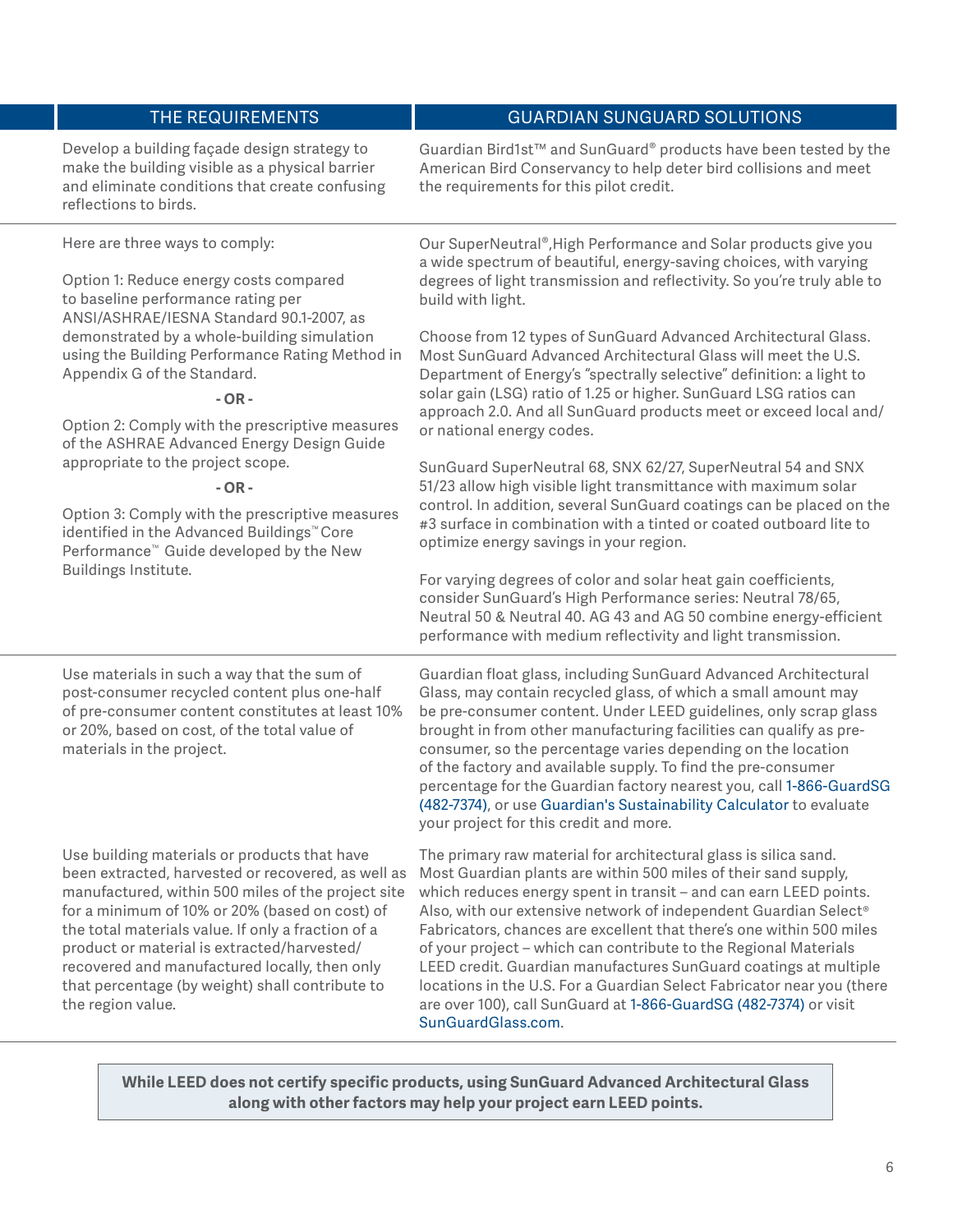## **v3 - LEED 2009: Scoring and Solutions**

| <b>LEED CATEGORY</b>                             | <b>LEED CREDIT</b>                                            | LEED POINTS     | THE INTENT                                                                                                                                                                                                                         |  |
|--------------------------------------------------|---------------------------------------------------------------|-----------------|------------------------------------------------------------------------------------------------------------------------------------------------------------------------------------------------------------------------------------|--|
| <b>INDOOR</b><br>ENVIRONMENTAL<br><b>QUALITY</b> | EQc8.1:<br>Daylight and Views:<br>Daylight for 75% of spaces. | 1 point.        | To provide a building's occupants<br>with a connection between indoor<br>and outdoor spaces, by allowing<br>daylight into, and providing views<br>from, regularly occupied spaces in<br>the building.                              |  |
|                                                  | EQc8.2:<br>Daylight and Views:<br>Views for 90% of spaces.    | 1 point.        |                                                                                                                                                                                                                                    |  |
| <b>INNOVATION AND</b><br><b>DESIGN PROCESS</b>   | IDc1:<br>Innovation in Design.                                | Up to 5 points. | To award points for exceptional<br>performance above LEED-NC<br>requirements and/or innovative<br>performance in Green Building<br>categories not specifically<br>addressed by the LEED-NC Green<br><b>Building Rating System.</b> |  |
| <b>REGIONAL PRIORITY</b>                         | RPc1:<br>Regional Priority.                                   | Up to 4 points. | To award bonus points for achieving<br>existing credits that USGBC<br>chapters and regional councils<br>have designated as important<br>environmental issues facing the<br>region in which the project is located.                 |  |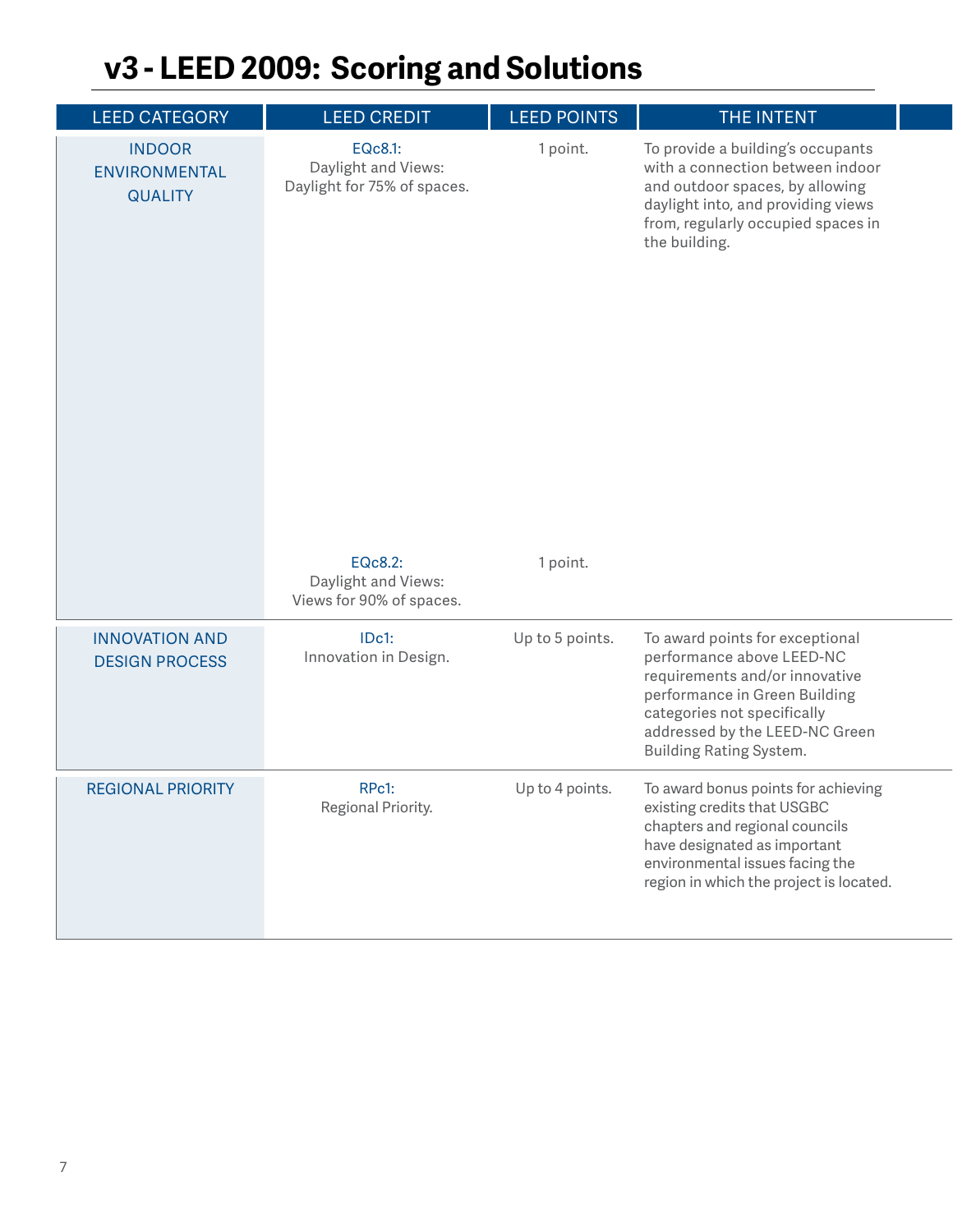To achieve daylight penetration to 75% of regularly occupied spaces. There are three ways to comply:

Option 1: Achieve a minimum of 2% glazing factor by calculation method.

**- OR -**

Option 2: Computer simulation demonstrating a minimum daylight illumination level of 25 footcandles.

**- OR -**

Option 3: Records of indoor light measurements indicating a minimum of 25 footcandles.

Some spaces are excluded from these requirements, such as copy rooms, storage areas, mechanical plant rooms, laundry rooms and other low-occupancy support areas. Exceptions can also be made for areas where daylight could actually hinder tasks. Decisions are made based on the merits of each individual case.

Same as above but achieve a direct line of sight to vision glazing for building occupants in 90% of all regularly occupied spaces.

In writing, identify the intent of the proposed innovation credit, the proposed requirement for compliance, the proposed submittals to demonstrate compliance and the design approach (strategies) that might be used to meet the requirements.

Implement green building strategies that address the important environmental issues facing the region in which the project is located. There are six LEED credits that are prioritized, based on the environmental issues for each region and a project can be awarded as many as four extra points, one point each for achieving up to four of the six priority credits.

#### THE REQUIREMENTS EXAMPLE THE REQUIREMENTS THE REQUIREMENTS

SunGuard® Advanced Architectural Glass provides a wide range of thermal and light control, giving you maximum design flexibility. SunGuard Neutral 78/65 provides the highest visible light transmittance at 78%. SunGuard SuperNeutral® 68, SNX 62/27, SuperNeutral 54 and SNX 51/23 all allow high visible light transmittance, yet are also among the highest-performing coated glass products available.

Guardian also offers other SunGuard coated glass products with various light transmissions and appearances to to help you realize your vision.

And, of course, SunGuard Advanced Architectural Glass:

- Meets or exceeds local and/or national energy codes.
- Many coatings are available on Guardian UltraClear®, clear, green, CrystalGray®, gray and CrystalBlue® substrates.
- Meets the U.S. Department of Energy's "spectrally selective" definition with light to solar gain ratios of up to 2.30.

For more details, call 1-866-GuardSG (482-7374) or go to SunGuardGlass.com to find a Guardian Architectural Design Manager.

SunGuard Advanced Architectural Glass products can provide energy performance that substantially exceeds energy code requirements. Please contact your Guardian Architectural Design Manager for more information on the right product for your project.

SunGuard Advanced Architectural Glass products can provide high transmittance of light with low solar heat gain to achieve priority credits.

The glass and coatings are also manufactured at several U.S. locations and distributed through a nationwide network of fabricators which may facilitate regional sourcing.

**While LEED does not certify specific products, using SunGuard Advanced Architectural Glass along with other factors may help your project earn LEED points.**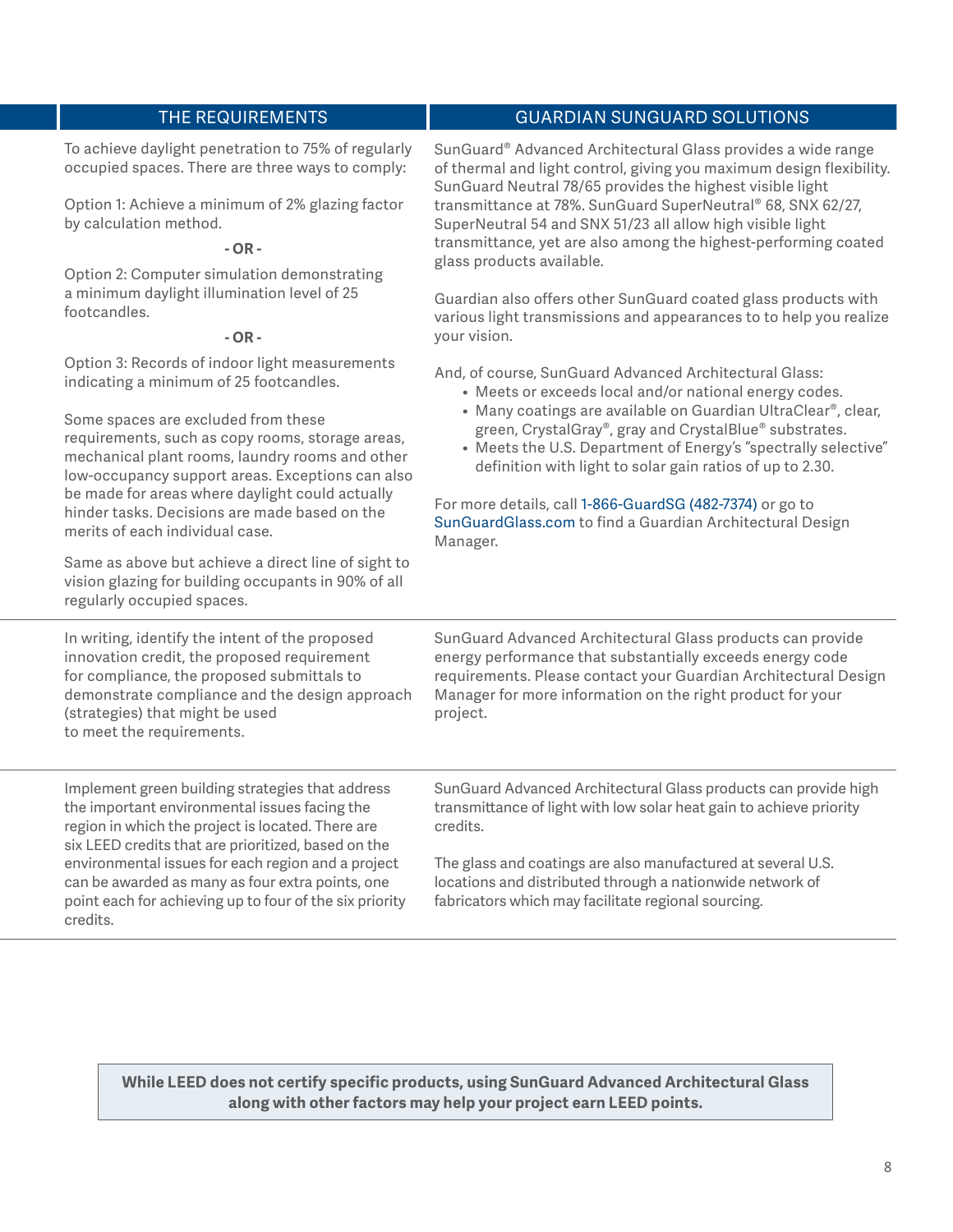## **v4 - LEED v4: Scoring and Solutions**

| <b>LEED CATEGORY</b>                     | <b>LEED CREDIT</b>                                                                                                 | LEED POINTS      | THE INTENT                                                                                                                                                                                                                                                                           |  |
|------------------------------------------|--------------------------------------------------------------------------------------------------------------------|------------------|--------------------------------------------------------------------------------------------------------------------------------------------------------------------------------------------------------------------------------------------------------------------------------------|--|
| <b>SUSTAINABLE SITES</b>                 | SSpc55:<br><b>Bird Collision Deterrence.</b>                                                                       | 1 point.         | Reduce bird injury and mortality<br>from in-flight collisions with<br>buildings.                                                                                                                                                                                                     |  |
|                                          | SSc <sub>5</sub> :<br>Heat Island Reduction.                                                                       | Up to 2 points.  | To minimize effects on<br>microclimates and human and<br>wildlife habitats by reducing heat<br>islands.                                                                                                                                                                              |  |
| <b>INTEGRATIVE PROCESS</b>               | IPc1:<br>Integrative Process.                                                                                      | 1 point.         | To support high-performance,<br>cost-effective project outcome<br>through an early analysis of the<br>interrelationships among systems.                                                                                                                                              |  |
| <b>ENERGY AND</b><br><b>ATMOSPHERE</b>   | EAc2:<br>Optimize Energy Performance.                                                                              | Up to 20 points. | To achieve increasing levels of<br>energy performance beyond the<br>prerequisite standard to reduce<br>environmental and economic<br>harms associated with excessive<br>energy use.                                                                                                  |  |
| <b>MATERIALS AND</b><br><b>RESOURCES</b> | MRc2:<br><b>Building Product Disclosure</b><br>and Optimization -<br><b>Environmental Product</b><br>Declarations. | Up to 2 points.  | To encourage the use of products<br>and materials from manufacturers<br>who have verified improved<br>environmental, economic and<br>socially preferable life-cycle impacts.                                                                                                         |  |
|                                          | MRc3:<br><b>Building Product Disclosure</b><br>and Optimization - Sourcing of<br>Raw Material.                     | Up to 2 points.  | To encourage the use of products<br>and materials for which life-cycle<br>information is available and are<br>verified to have been extracted or<br>sourced in a responsible manner.                                                                                                 |  |
|                                          | MRc4:<br><b>Building Product Disclosure</b><br>and Optimization - Material<br>Ingredients.                         | Up to 2 points.  | To encourage the use of products<br>and materials for which life-cycle<br>information is available and that<br>have environmentally, economically<br>and socially preferable life-cycle<br>impacts; and are verified to<br>minimize the use and generation of<br>harmful substances. |  |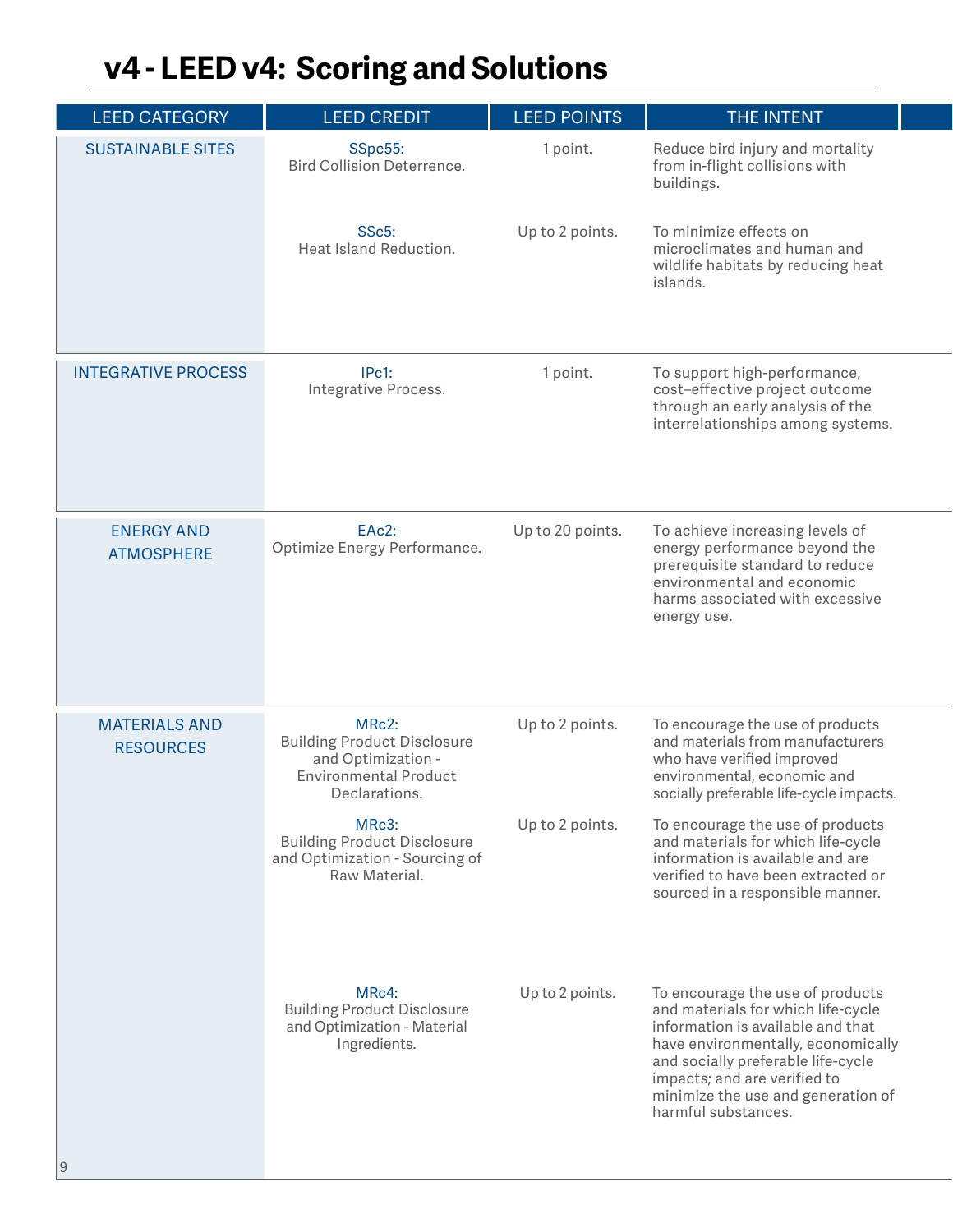| <b>THE REQUIREMENTS</b>                                                                                                                                                                                                                                                                                                                                                  | <b>GUARDIAN SUNGUARD SOLUTIONS</b>                                                                                                                                                                                                                                                                                                                                                                                                                                                                                                                                                                                                                                                   |
|--------------------------------------------------------------------------------------------------------------------------------------------------------------------------------------------------------------------------------------------------------------------------------------------------------------------------------------------------------------------------|--------------------------------------------------------------------------------------------------------------------------------------------------------------------------------------------------------------------------------------------------------------------------------------------------------------------------------------------------------------------------------------------------------------------------------------------------------------------------------------------------------------------------------------------------------------------------------------------------------------------------------------------------------------------------------------|
| Develop a building façade design strategy to<br>make the building visible as a physical barrier<br>and eliminate conditions that create confusing<br>reflections to birds.                                                                                                                                                                                               | Guardian Bird1st™ and SunGuard® products have been tested by the<br>American Bird Conservancy to help deter bird collisions and meet<br>the requirements for this pilot credit.                                                                                                                                                                                                                                                                                                                                                                                                                                                                                                      |
| Roof and nonroof measures can be added<br>together to calculate compliance. Nonroof<br>measures can be considered architectural<br>structures or devices that provide shade and<br>have a three-year aged solar reflectance (SR) of<br>at least 0.28. If a three-year SR is not available,<br>0.33 at installation is acceptable.                                        | SunGuard has 7 different coatings that have a SR of 0.33 or above.<br>SNX 62/27, SNX 51/23, SN 68, SN 54, SNR 43, AG 50 and AG 43 on<br>either Clear or Guardian UltraClear®. These products can be used<br>to reflect solar energy and reduce the heat island effect.                                                                                                                                                                                                                                                                                                                                                                                                               |
| Discovery; perform a preliminary "simple box"<br>energy modeling analysis that explores how to<br>reduce energy loads. Assess potential strategies<br>such as massing and orientation in addition to<br>basic envelope attributes.                                                                                                                                       | Guardian offers the Building Energy Calculator as part of our<br>comprehensive Glass Analytics suite of online tools. The Building<br>Energy Calculator uses customized make-ups created in the<br>Performance Calculator to compare energy cost, consumption<br>and financial payback information based on hourly simulations<br>of glazing options, building parameters and project location. This<br>design tool can compare annual energy costs for a variety of<br>exterior envelope scenarios.                                                                                                                                                                                 |
| Whole-building energy simulation - Use energy<br>simulation of efficiency opportunities versus past<br>energy simulation analyses for similar buildings.<br>Focus on load reduction and potential energy<br>savings and holistic project cost implications<br>related to all affected systems. Demonstrate a<br>percentage of improvement compared with the<br>baseline. | SunGuard Advanced Architectural Glass offers 12 coatings providing<br>a wide spectrum of beautiful, energy-saving choices, with varying<br>degrees of light transmission and reflectivity. Most SunGuard<br>products will meet the U.S. Dept. of Energy's "spectrally selective"<br>definition: a light to solar gain (LSG) ratio of 1.25 or higher. SunGuard<br>LSG ratios can approach and exceed 2.0. A range of color and SHGC<br>can be achieved using of an array of tinted substrates such as green,<br>CrystalGray®, gray, CrystalBlue® and Guardian UltraClear®™ low-<br>iron. All of these options focus on energy load reduction while not<br>compromising on aesthetics. |
| Environmental Product Declaration (EPD)<br>(Option 1): Use at least 20 permanently installed<br>products that meet the product-specific Type III<br>declaration.                                                                                                                                                                                                         | Guardian led the development of an industry-wide Product Category<br>Rule (PCR) through the Glass Association of North America. The<br>PCR will ensure future EPDs perform to the criteria established in<br>LEED v.4. The next step is development of the Life Cycle Assessment<br>which is the basis for an EPD.                                                                                                                                                                                                                                                                                                                                                                   |
| Sourcing of raw materials (Option 2): Use at least<br>25% by cost products that meet responsible<br>extraction criteria.                                                                                                                                                                                                                                                 | Guardian float glass, including SunGuard Advanced Architectural<br>Glass, may contain recycled glass, of which a small amount may<br>be pre-consumer content. Under LEED guidelines, only scrap<br>glass brought in from other manufacturing facilities can qualify<br>as pre-consumer, so the percentage varies depending on the<br>location of the factory and available supply. To find the pre-<br>consumer percentage for the Guardian factory nearest you, use<br>SunGuardGlass.com's Sustainability Calculator to evaluate your<br>project for this credit.                                                                                                                   |
| Option 1: Material ingredient reporting - Use at<br>least 20 permanently installed products that<br>demonstrate the chemical inventory of the<br>product to at least 0.1%.<br>$-OR -$                                                                                                                                                                                    | Guardian has published a Health Product Declaration (HPD) for<br>SunGuard Advanced Architectural Glass with full disclosure of<br>known hazards in compliance with the HPD open standard. The glass<br>is valued as a whole product for purposes of calculation and would<br>count toward Option 2: Material Ingredient Optimization.                                                                                                                                                                                                                                                                                                                                                |
| Option 2: Material ingredient optimization - Use<br>products that document their material ingredient<br>optimization using at least 25%, by cost, of the<br>total value of permanently installed products in                                                                                                                                                             |                                                                                                                                                                                                                                                                                                                                                                                                                                                                                                                                                                                                                                                                                      |

the project.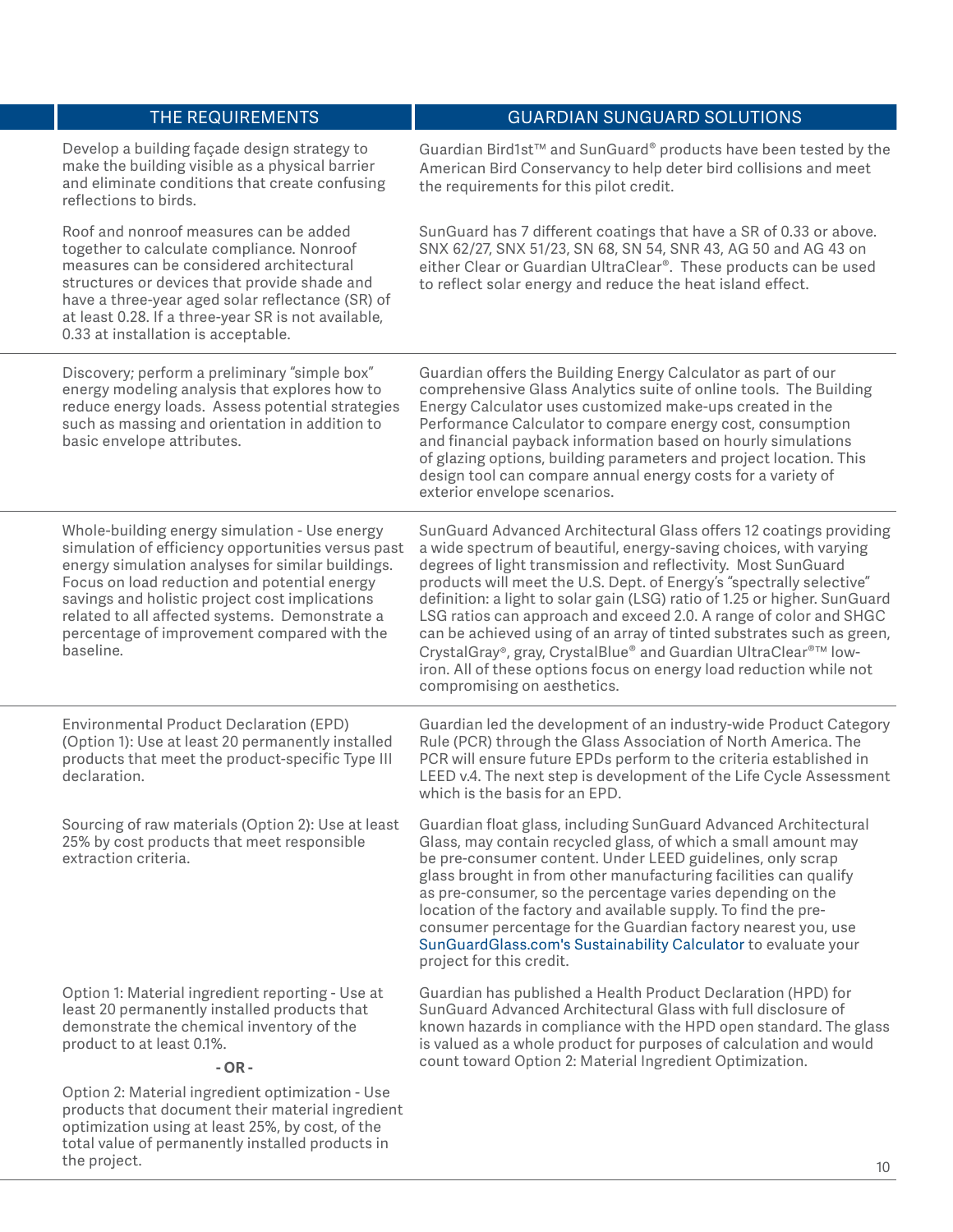## **v4 - LEED v4: Scoring and Solutions**

| <b>LEED CATEGORY</b>                                    | <b>LEED CREDIT</b>             | LEED POINTS     | THE INTENT                                                                                                                                                                 |  |
|---------------------------------------------------------|--------------------------------|-----------------|----------------------------------------------------------------------------------------------------------------------------------------------------------------------------|--|
| <b>INDOOR</b><br><b>ENVIRONMENTAL</b><br><b>QUALITY</b> | EQc5:<br>Thermal Comfort.      | 1 point.        | To promote occupants' productivity,<br>comfort and well-being by providing<br>quality thermal comfort.                                                                     |  |
|                                                         | EQc7:<br>Daylight.             | Up to 3 points. | To connect building occupants with<br>the outdoors, reinforce circadian<br>rhythms and reduce the use of<br>electrical lighting by introducing<br>daylight into the space. |  |
|                                                         | EQc8:<br>Quality Views.        | 1 point.        | To give building occupants a<br>connection to the natural outdoor<br>environment by providing quality<br>views.                                                            |  |
|                                                         | EQc9:<br>Acoustic Performance. | 1 point.        | To provide workspaces and<br>classrooms that promote<br>occupants' well-being, productivity<br>and communications through<br>effective acoustic design.                    |  |
| <b>INNOVATION</b>                                       | INc1:<br>Innovation.           | Up to 5 points. | To encourage projects to achieve<br>exceptional or innovative<br>performance.                                                                                              |  |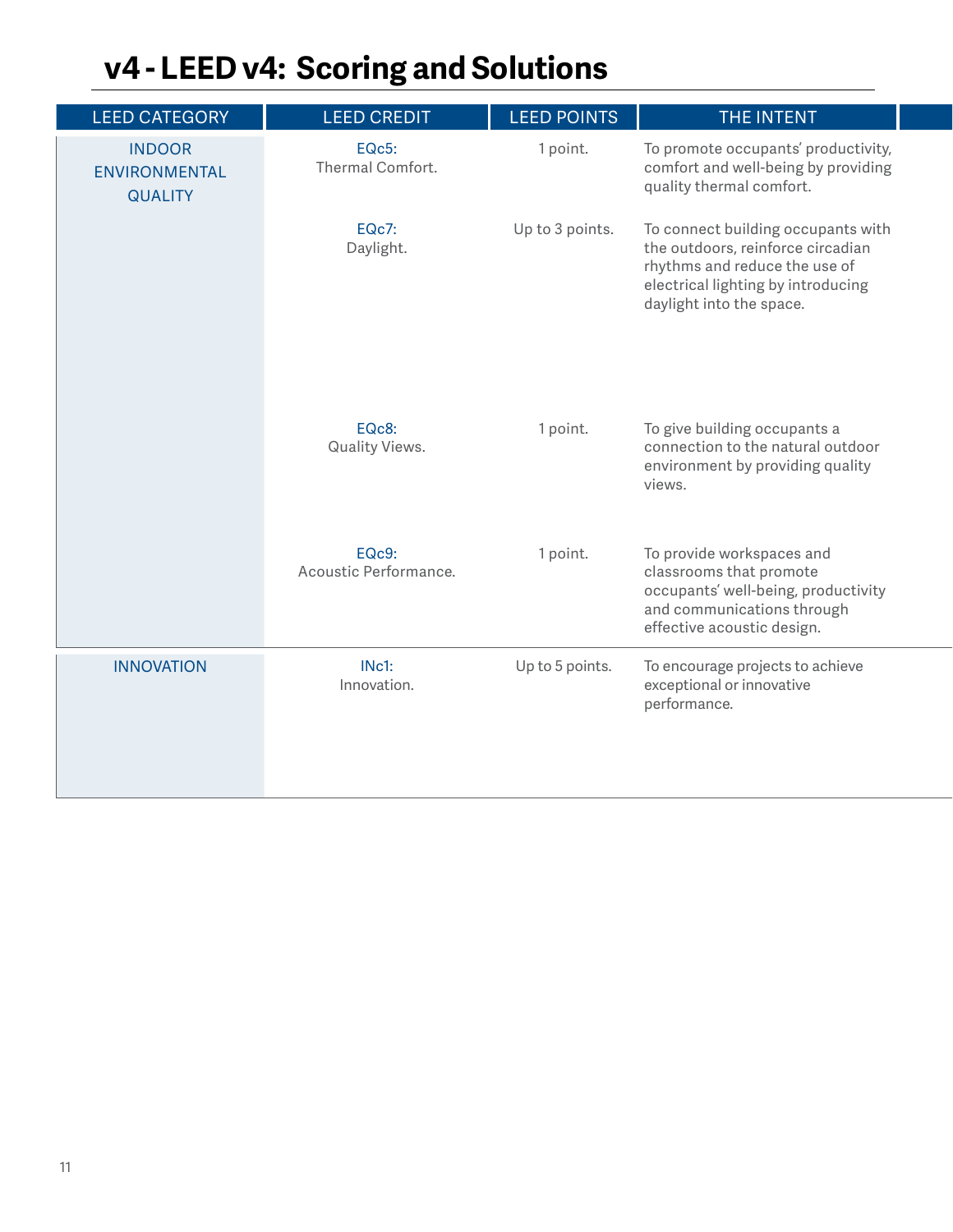| THE REQUIREMENTS                                                                                                                                                                                                                                                                                                                                                                                                                                                                            | <b>GUARDIAN SUNGUARD SOLUTIONS</b>                                                                                                                                                                                                                                          |
|---------------------------------------------------------------------------------------------------------------------------------------------------------------------------------------------------------------------------------------------------------------------------------------------------------------------------------------------------------------------------------------------------------------------------------------------------------------------------------------------|-----------------------------------------------------------------------------------------------------------------------------------------------------------------------------------------------------------------------------------------------------------------------------|
| ASHRAE Standard 55-2010 - Design heating,<br>ventilating, HVAC systems and the building<br>envelope to meet applicable ASHRAE requirements.                                                                                                                                                                                                                                                                                                                                                 | There are several Guardian SunGuard Advanced Architectural<br>Glass, products that are designed to optimize the SHGC and<br>reduce glare that have a direct impact on the thermal comfort of<br>the occupants.                                                              |
| Option 1: Provide manual or automatic (with<br>manual override) glare-control devices for all<br>regularly occupied spaces. Demonstrate through<br>computer simulations the percentage of regularly<br>occupied floor area that achieves spatial daylight<br>autonomy (sDA 300/50%) while direct overhead<br>lighting does not exceed 25% of the connected<br>lighting load within a space. Demonstrate that<br>annual sunlight exposure (ASE 1000,250) of no more<br>than 10% is achieved. | Guardian offers a variety of SunGuard coated glass products<br>with light transmission from 8% to more than 78% that allows<br>designers the ability to provide ample visible light to connect the<br>occupants to the outdoors and enhance the experience of the<br>space. |
| Achieve a direct line of sight to the outdoors via<br>vision glazing for 75% of all regularly occupied floor<br>area. View glazing in the contributing area must<br>provide clear image of the exterior, not obstructed<br>by frits, fibers, patterned glazing or added tints that<br>distort color balance.                                                                                                                                                                                | SunGuard Advanced Architectural Glass offers a variety of<br>products with high visible light transmission and high color<br>rendering index providing more accurate color transmission<br>through the glazing.                                                             |
| For all occupied spaces, meet requirements,<br>as applicable, for HVAC background noise,<br>sound isolation, reverberation time and sound<br>reinforcement and masking.                                                                                                                                                                                                                                                                                                                     | SunGuard Advanced Architectural Glass can be used with<br>relatively high STC ratings for indoor applications while also<br>reaching high OITC ratings for exterior applications.                                                                                           |
| Achieve significant, measureable environmental<br>performance using a strategy not addressed in the<br>LEED green building rating system and/or achieve<br>exemplary performance in an existing LEED v4<br>credit. Performance point is typically earned for<br>achieving double the credit requirements or the next<br>incremental percentage threshold.                                                                                                                                   | Guardian Advanced Architectural Glass has the ability to meet or<br>exceed local and/or national energy code requirements. Guardian<br>has also tested product makeups for bird collision deterrence, which<br>is pilot credit 55.                                          |

**While LEED does not certify specific products, using SunGuard Advanced Architectural Glass along with other factors may help your project earn LEED points.**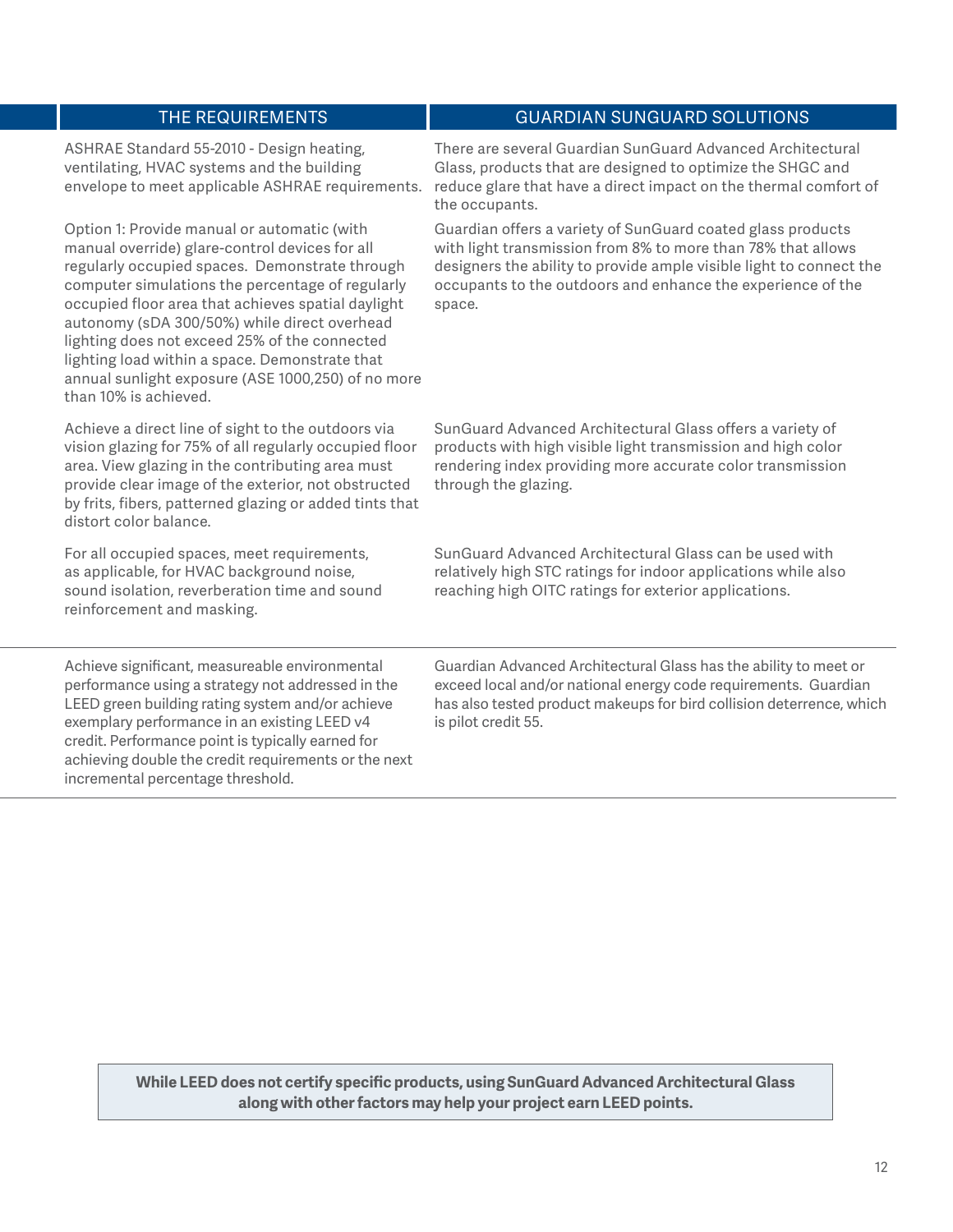





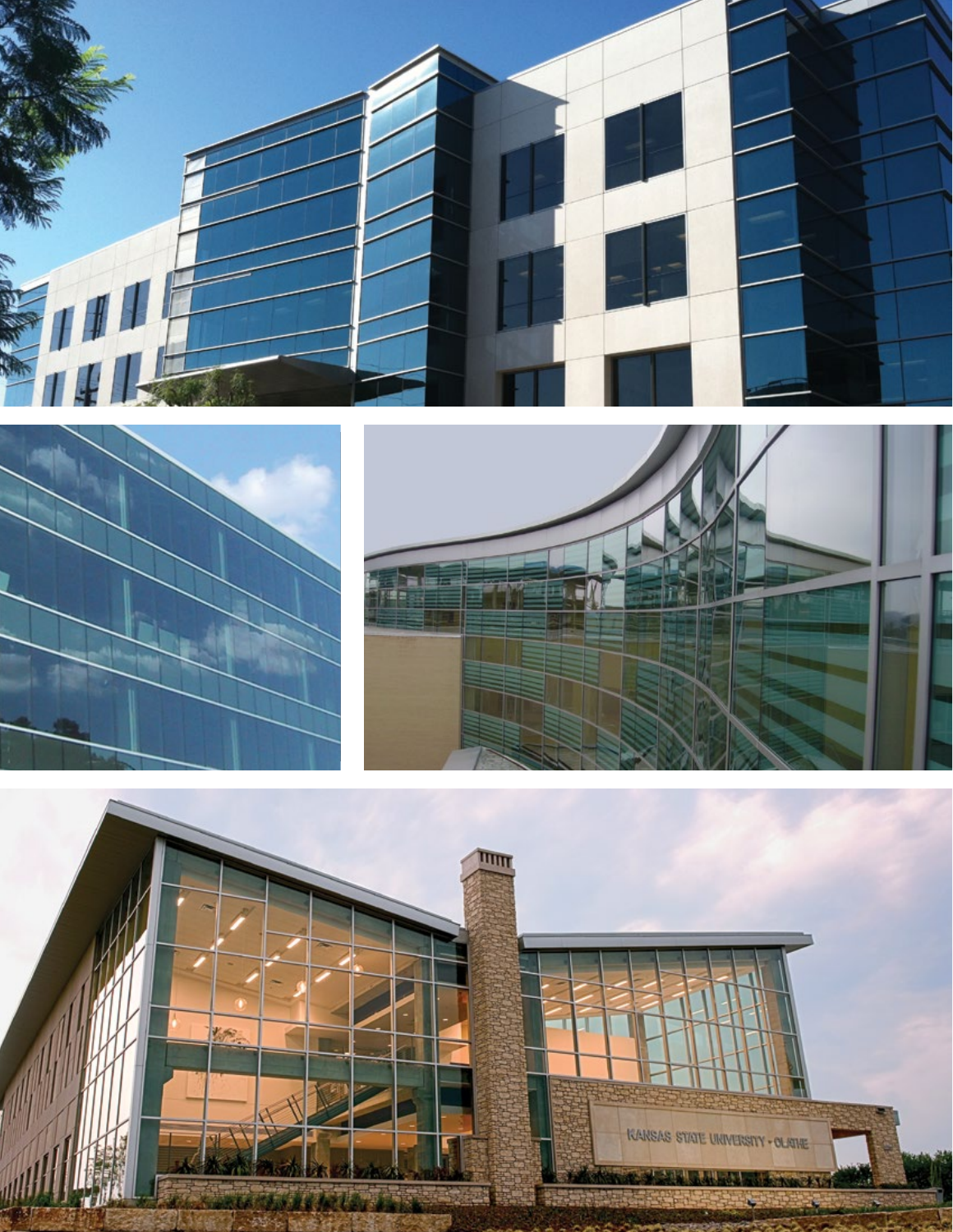TUSTIN CENTER - PHASE II SANTA ANA, CA USA

Architect: Nadel Architects Glazier: Hale Glass, Inc. Fabricator: OCBE Los Angeles Glass: SunGuard Neutral 40 LEED: Gold

FAR LEFT: WESTMINSTER CENTER NEW WESTMINSTER, BC

Architect: Musson Cattell Mackey Glazier: Lynnmour Glass & Aluminum Fabricator: Garibaldi Glass Glass: SunGuard SuperNeutral 54 LEED: Gold

#### MORGAN STATE UNIVERSITY BALTIMORE, MD USA

Architect: Hord Coplan Macht Fabricator: JE Berkowitz Glass: SunGuard SuperNeutral 54 LEED: Gold

#### KANSAS STATE UNIVERSITY OLATHE, KS USA

Architect: 360 Architecture Glazier: Carter Glass Fabricator: Insulite Glass Company Glass: SunGuard SuperNeutral 68 LEED: Silver

## We'll help you build with light. And build LEED points, too.

Nobody offers more post-temperable sputter-coated glass options than Guardian. And our specialists are always available to help you find the best products and techniques to raise your LEED score. To find the Guardian Architectural Design Manager nearest you, give Guardian a call at 1-866-GuardSG (482-7374) or visit SunGuardGlass.com.

## Just some of the LEED-certified buildings using Guardian glass.

SunGuard Advanced Architectural Glass is improving the indoor and outdoor environments at these buildings and more, which have received or applied for LEED certification.

> Azure Tower, Dallas, TX Arundel Preserve, Hanover, MD BioSquare D, Boston, MA Collaboration 3, Greenville, SC Cyan/PDX, Portland, OR Ebeid Hospice Residence, Sylvania, OH Fluor World Headquarters, Irving, TX GVSU JC Kennedy Hall of Engineering, Grand Rapids, MI Hearst Corporation, New York, NY Heifer International, Little Rock, AR Linden Grove Middle School, Kalamazoo, MI National Business Park Building, Columbia, MD Peregrine Financial, Waterloo, IA Terrazzo, Nashville, TN The Burnham Institute, Orlando, FL The Proximity Hotel, Greensboro, NC USAA Campus, Phoenix, AZ Westminster Center South, New Westminster, BC Winrock, Little Rock, AR



See what's possible™